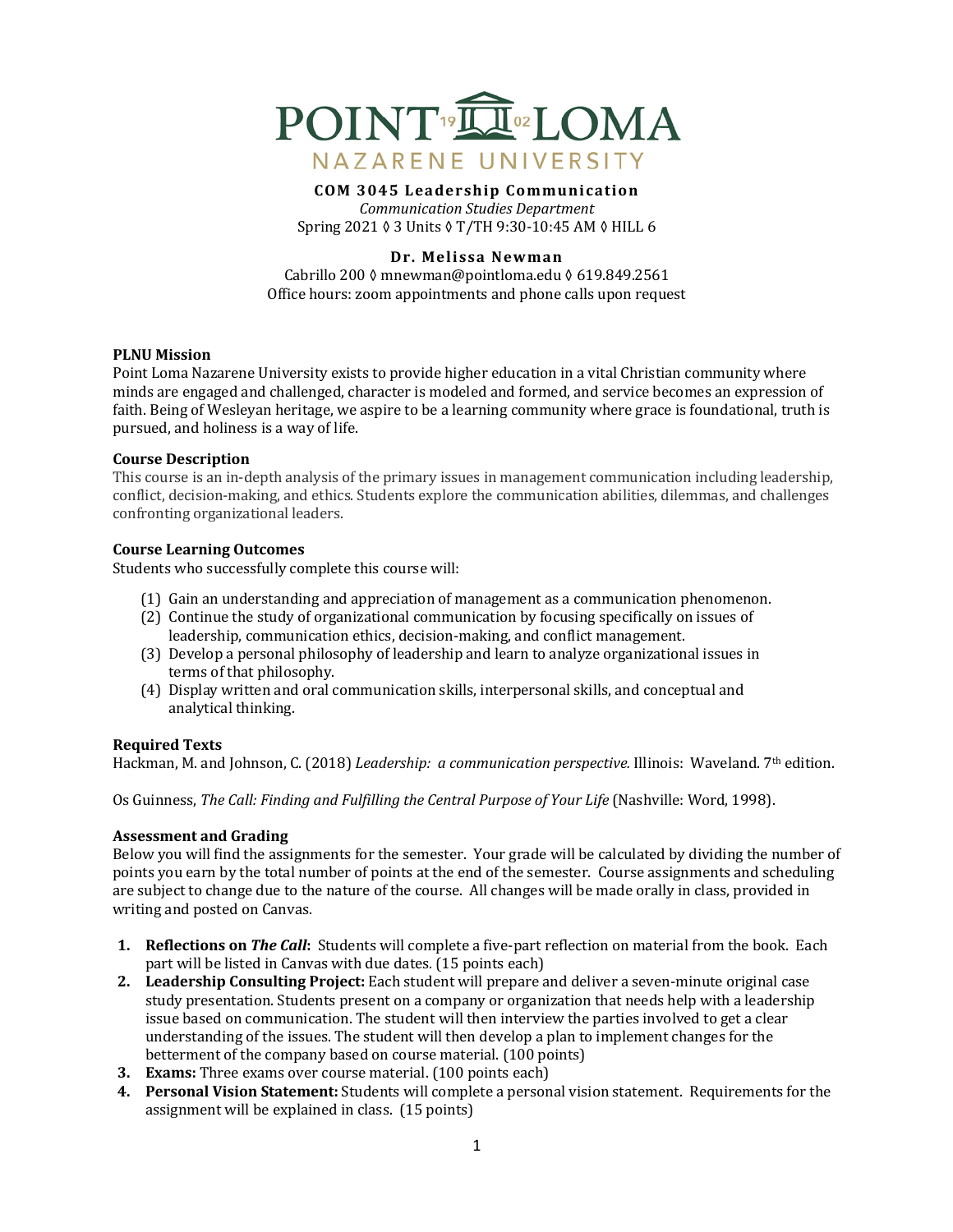- **5.** Article Reviews: Students will complete two thought papers based on articles from the *Harvard Business Review.* Papers should include a brief summary of the article, an opinion of the concept, and personal connections. All papers for this class should be 3-4 typed pages, double-spaced, 12-point Times New Roman Font with one-inch margins. (25 points each)
- **6. Case Studies/Self-Assessments:** Students will complete eight (8) case studies from the Leadership text. Case studies will be assigned early in the semester and students should be prepared to discuss the case during the lecture that corresponds to the case study location in the text. (50 points)
- **7.** Participation: Students with perfect attendance will receive a percentage point boost to their final grade. Those students with excessive absences and/or disruptive behavior (walking in and out of class, talking during lecture) may have points deducted at the professor's discretion.

# **Grade Scale**

A- = 90-92%; A = 93-100: Excellent (*exceptional, superlative presentations, engaged in class lecture and discussion, attendance, posture, interest, etc. Comprehensive excellence is needed for a superlative grade in this course*.

 $B = 80 - 82\%$ ;  $B = 83 - 87\%$ ;  $B = 88 - 89\%$ : Above average  $C = 70-72\%$ ;  $C = 73-77\%$ ;  $C = 78-79\%$ : Average (*mediocre, passable, fair, midpoint between extremes of excellence and failure.)*  $D = 60-62\%$ ;  $D = 63-67\%$ ;  $D = 68-69\%$ : Below average

 $F = 59%$  and below: Failure (*omission or lack of satisfactory performance of action or task, inadequate, impassable, etc.)* 

# **Method of Instruction**

The course is taught through lecture, discussion, class activities, and a semester project all designed to help you develop critical thinking abilities as they relate to organizational life. Lectures will often introduce material beyond that which is covered in readings and will assume information supplied in the text. Lecture and text should complement, not substitute for each other. It is your responsibility to come to class ready to think, challenge, analyze, and apply the material covered. Additional norms include:

- 1. PLNU's reopening plan was approved by San Diego County as a result of robust protocols to keep everyone safe. These protocols required significant investments in testing equipment, tracing resources, sanitation supplies and schedules, technology enhancements in our classrooms, plexiglass protection, and extensive changes and additions to our campuses to accommodate social distancing. Students are expected to follow the protocols at all times.
- 2. During our in-person class we will wear cloth face masks and maintain social distance.
- 3. For group work, students will have the option to work in-person (following protocols) or virtually.
- 4. Students are expected to attend class and be on time. Failure to make presentations on schedule will result in a failing grade for that presentation. In the event of absence students seek missed information/notes from classmates and/or Canvas.
- 5. PLNU allows up to 25% of course work to be completed in Canvas and this section may use Canvas for much of the course work required. It has your assignments listed with due dates set and all the materials needed for the course beyond the textbook so be sure to set your Canvas user preference to get daily reminders for assignments due. All written work must be typed, and attention should be paid to form (including grammar, punctuation, spelling, APA formatting and general appearance) as well as content. Late work will receive an automatic point deduction.
- 6. Integrity is of great importance. Plagiarism of any sort will not be tolerated and will result in a grade of "F" for the project and possibly the course. See university notifications below for specifics.
- 7. Classroom disruption by cell phones or other electronic devices (i.e. text messaging) is prohibited. All laptops, cell phones and similar electronic devices must remain turned off and out of sight for the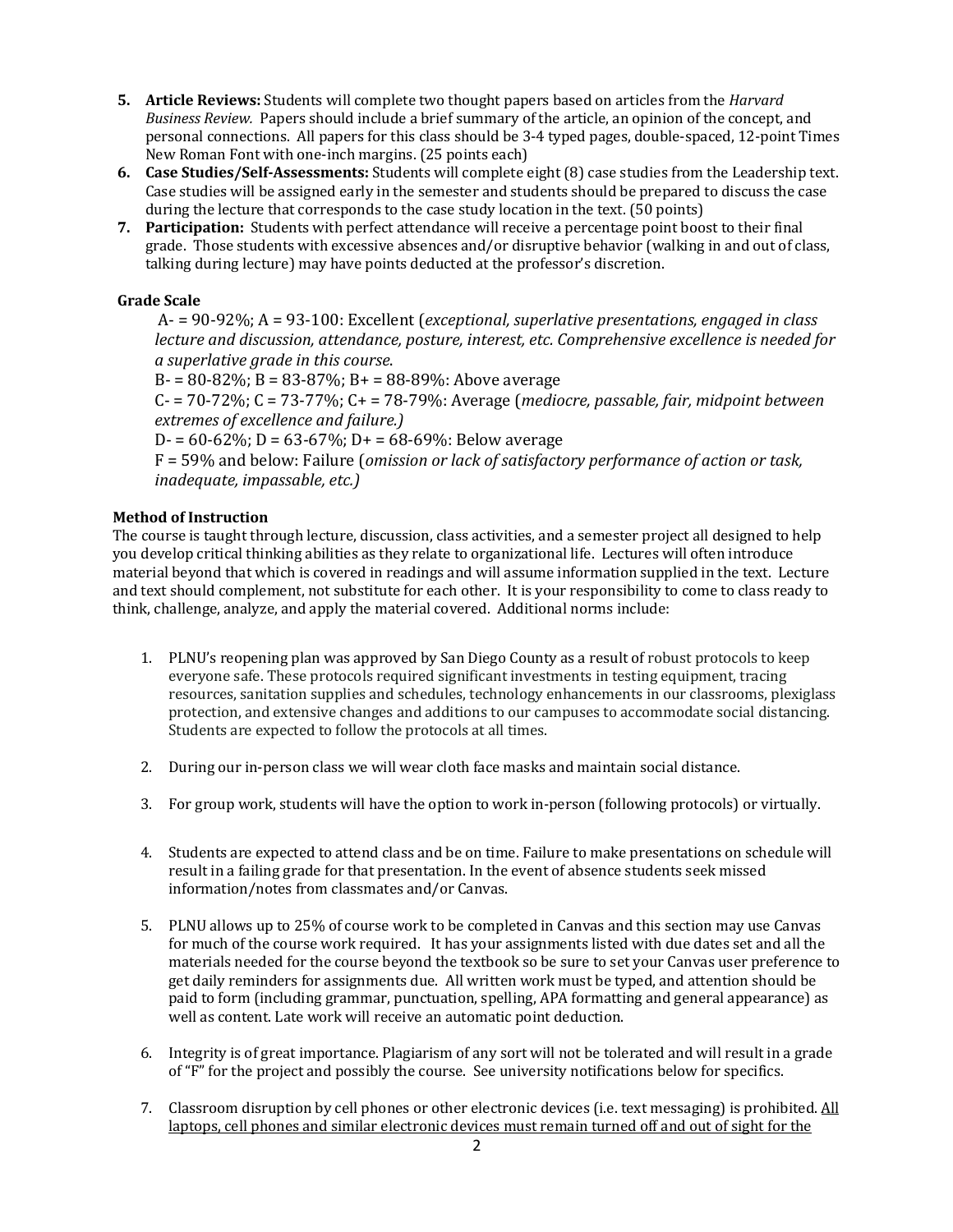duration of class. A student may face a zero and/or failure in the class if an electronic device is used for cheating during a test.

8. This syllabus serves as the contract between the students and professor. Your continued enrollment in the course serves as agreement to abide by the policies and information set forth here within.

## **Course Schedule**

Please note: Due to the nature of this course, the schedule is subject to change. All changes will be posted on Canvas and announced in class.

\*Remote Students: Please refer to the syllabus provided to you the first week of class\*

| Date                | Plan for the Week                                                    | Preparation for the Week                                                                                                                                              |
|---------------------|----------------------------------------------------------------------|-----------------------------------------------------------------------------------------------------------------------------------------------------------------------|
| Week of<br>March 1  | Course Intro                                                         | Read Chapter 1 in Leadership a<br>Communication Perspective (LCP)<br>Case Study: "Southwest Airlines"                                                                 |
| Week of<br>March 8  | Leadership & Communication                                           | Read LCP Ch 2<br>Read The Call (Intro, ch 1-2)<br>Read Situational Leadership Packet on<br>Canvas<br>Case Study: "Reluctant Executive" Box 2.2<br>p. 44               |
| Week of<br>March 15 | Leadership & Followership<br><b>Communication Styles</b>             | Read LCP 3<br>Read The Call ch 3-4<br><b>Complete Call Reflection Part I (Submit</b>                                                                                  |
| $*$ No class $3/16$ | *No class 3/16                                                       | on Canvas)<br>Case Study: "Campus News" Box 3.5 p. 87                                                                                                                 |
| Week of<br>March 22 | Traits, Situational, Functional<br>and Relational Leadership         | Read LCP 4<br>Case Study: "Nordstrom" Box 4.5 &<br>"Google" Box 4.3<br>Read The Call ch -5-6<br><b>Complete Call Reflection Part II (Submit</b><br>on Canvas by 3/26) |
| Week of<br>March 29 | <b>Transformational Leadership</b>                                   | Read LCP 5<br>Vision Statement due 4/1 (Submit in<br>Canvas)<br>Prepare for Exam 1                                                                                    |
| Week of<br>April 5  | Exam 1 (ch 1-4 LCP/Call ch 1-<br>4)<br>Leadership & Power (LCP ch 5) | Read the "Situational Leadership & Power"<br>handout on Canvas                                                                                                        |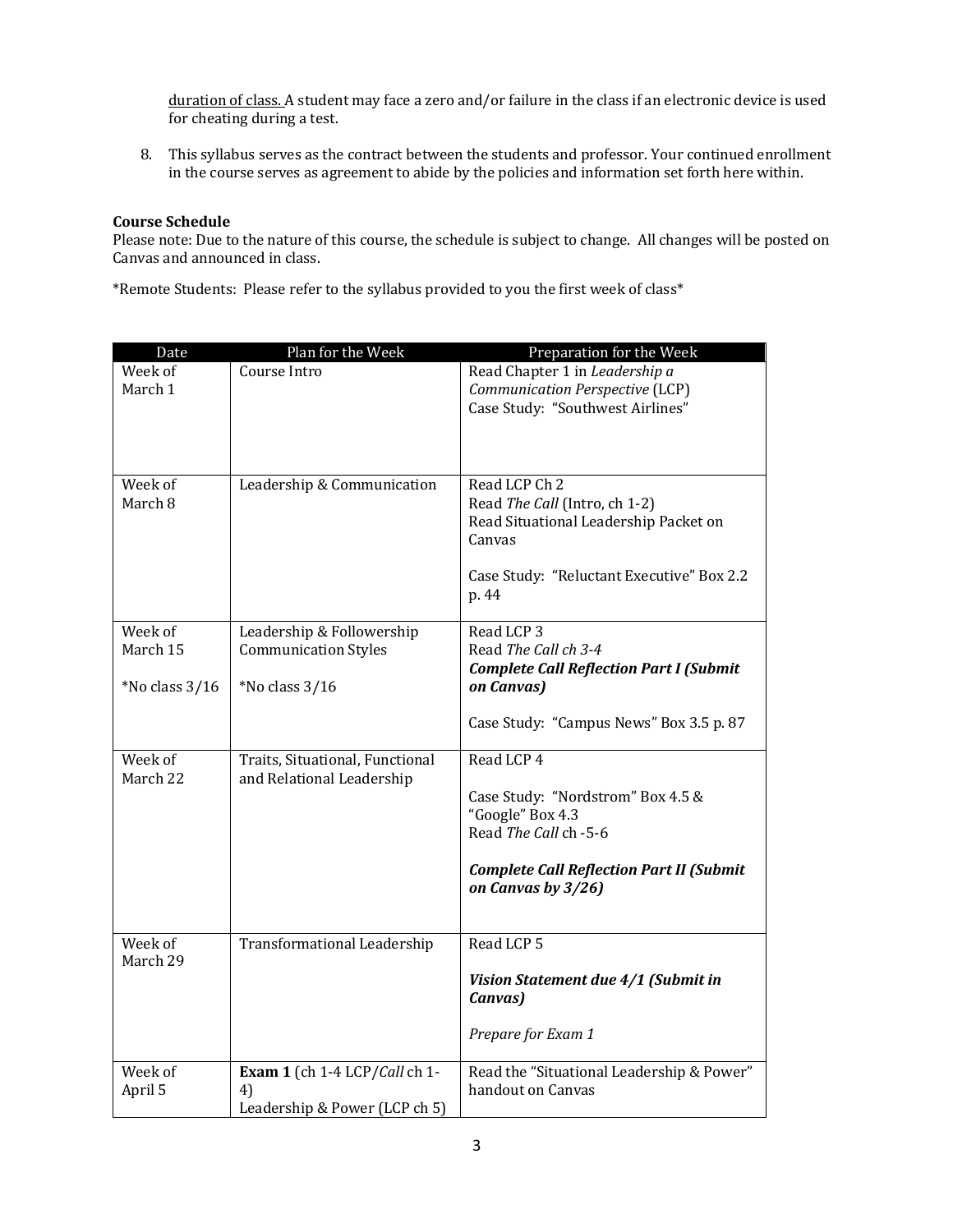|                     |                                                            | Case Study: "Zappos" Box 5.7<br>Read The Call ch 7-9                               |
|---------------------|------------------------------------------------------------|------------------------------------------------------------------------------------|
| Week of<br>April 12 | Leadership & Influence<br>Article: "4 Ways to Help Your    | Read LCP 6<br>Read article and complete Digital                                    |
|                     | Team Avoid Digital<br>Distractions"                        | <b>Wellness Journal</b>                                                            |
|                     |                                                            | Read The Call ch 10-12                                                             |
|                     |                                                            | <b>Complete Call Reflection Part III (Submit</b><br>on Canvas 4/16)                |
| Week of<br>April 19 | Leadership in Groups and<br>Teams                          | Read LCP 7<br>Read The Call ch 13                                                  |
|                     |                                                            | Case Study: "Teams at Valve" Box 7.4                                               |
| Week of<br>April 26 | Leadership in Organizations                                | Read LCP 8<br>Prepare for Exam 2                                                   |
|                     |                                                            | Case Study: "Container Store" Box 8.1                                              |
| Week of<br>May 3    | <b>Exam 2</b> (LCP ch 5-8/Call 5-13)<br>Ethical Leadership | Read "Leadership Jazz" Chapter and The<br>Call ch 14-15                            |
|                     |                                                            | Harvard Business Review Article on Canvas                                          |
|                     |                                                            |                                                                                    |
|                     |                                                            | Article Review Due 5/9 (Submit in<br>Canvas)                                       |
| Week of<br>May 10   | Leadership and Diversity                                   | <b>Submit Article Review Due (Submit in</b><br>Canvas)                             |
|                     |                                                            | Read LCP 10 &                                                                      |
|                     |                                                            | Read The Call ch 16-17                                                             |
| Week of<br>May 17   | Leadership Development                                     | Read LCP 12 & Harvard Business Review<br><b>Article on Canvas</b>                  |
|                     |                                                            | "The Crucibles of Leadership" Article<br><b>Review Due 5/14 (Submit in Canvas)</b> |
|                     |                                                            | Case Study: "Abraham Lincoln" Box 12.4                                             |
|                     |                                                            | <b>Complete Call Reflection Part IV (Submit</b><br>on Canvas)                      |
|                     |                                                            | <b>Plan and Construct LCP Outline:</b><br>Rough draft due 4/25 in class            |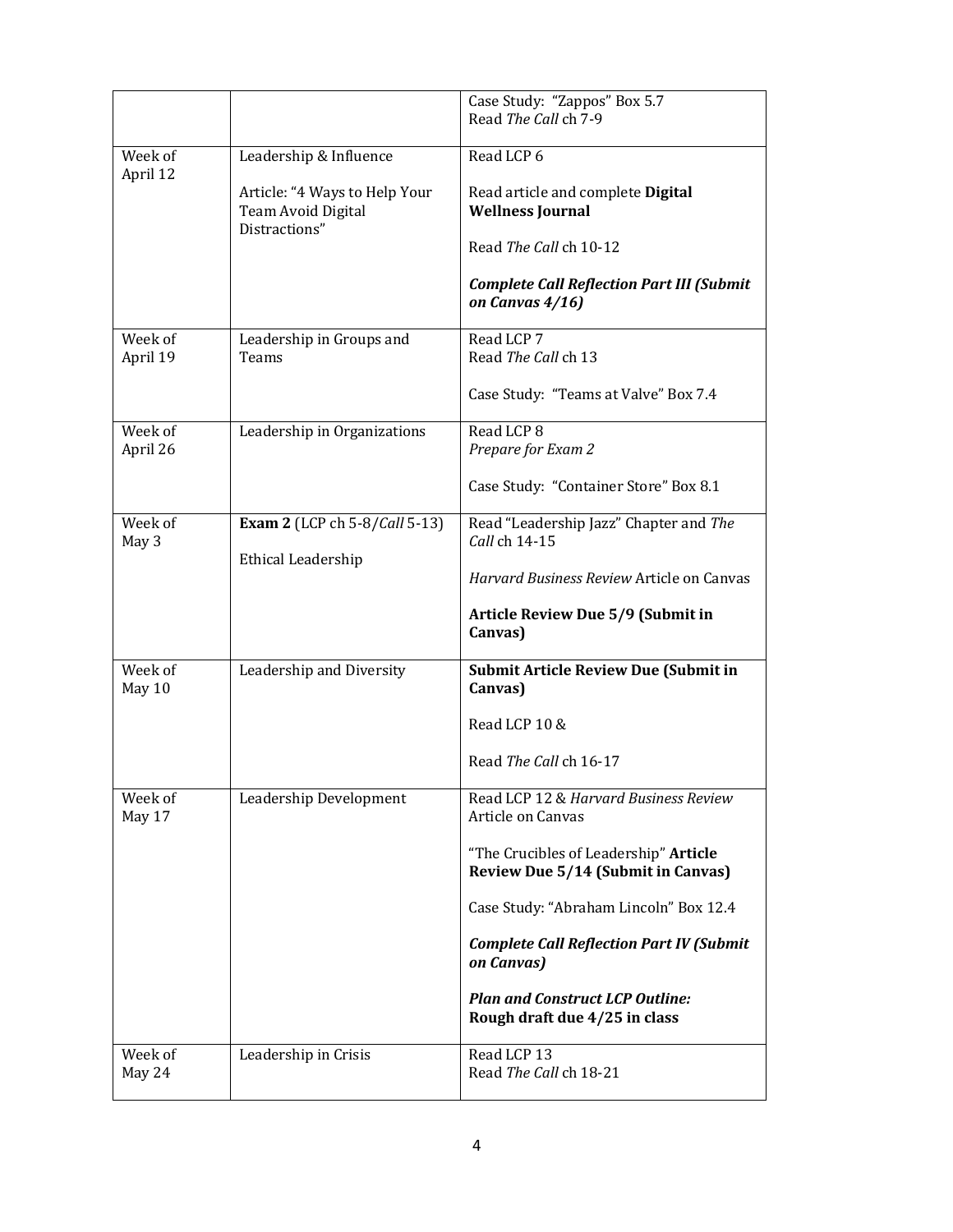|             |                                    | Case Study: "Miracle on Hudson"<br>(provided reading) and "Chipotle" Box 13.5<br><b>Complete LCP Outline and Presentation</b> |
|-------------|------------------------------------|-------------------------------------------------------------------------------------------------------------------------------|
| Week of     | <b>LCP Presentations</b>           | Read LCP 13                                                                                                                   |
| May 31      |                                    | Read The Call ch 22-26                                                                                                        |
|             |                                    | <b>Complete Call Reflection Part V (Submit</b><br>on Canvas)                                                                  |
|             |                                    | Submit Case Studies on Canvas by 6/4                                                                                          |
| Week of     | <b>Exam 3</b> (LCP chs 10-13; Call |                                                                                                                               |
| June 7      | $14 - 26$                          |                                                                                                                               |
| Final Exams |                                    |                                                                                                                               |

#### **University Notifications**

## **Attendance & Participation**

Regular and punctual attendance at all classes is considered essential to optimum academic achievement. If the student is absent from more than 10 percent of class meetings, the faculty member has the option of filing a written report which may result in de-enrollment. If the absences exceed 20 percent, the student may be de-enrolled without notice. If the date of de-enrollment is past the last date to withdraw from a class, the student will be assigned a grade of W or WF consistent with university policy in the grading section of the catalog. Every absence in this class will result in a five-point deduction from final points earned. See Academic Policies in the (undergrad/graduate as appropriate) academic catalog. Perfect attendance will increase the final grade 1 percentage point.

### **Course Credit Hour Information**

In the interest of providing sufficient time to accomplish the stated Course Learning Outcomes, this class meets the PLNU credit hour policy for a three-unit class delivered over 16 weeks. Specific details about how the class meets the credit hour requirement can be provided upon request.

### **Academic Honesty and Dishonesty**

Students should demonstrate academic honesty by doing original work and by giving appropriate credit to the ideas of others. As explained in the university catalog, academic dishonesty is the act of presenting information, ideas, and/or concepts as one's own when in reality they are the results of another person's creativity and effort. Violations of university academic honesty include cheating, plagiarism, falsification, aiding the academic dishonesty of others, or malicious misuse of university resources. A faculty member who believes a situation involving academic dishonesty has been detected may assign a failing grade for a) that particular assignment or examination, and/or b) the course following the procedure in the university catalog. Students may appeal also using the procedure in the university catalog. See Academic Policies for further information.

#### **Final Course Grades**

Final course grades will be submitted electronically at the conclusion of the semester by the deadline set forth by the university. Any questions regarding final grades need to be addressed within two weeks of the class ending and must be sent in writing to the professor. Grade inquiries beyond that time will not be allowed.

#### **Academic Accommodations**

While all students are expected to meet the minimum academic standards for completion of this course as established by the instructor, students with disabilities may request academic accommodations. At Point Loma Nazarene University, students must request that academic accommodations by filing documentation with the Disability Resource Center (DRC), located in the Bond Academic Center. Once the student files documentation, the Disability Resource Center will contact the student's instructors and provide written recommendations for reasonable and appropriate accommodations to meet the individual needs of the student. See Academic Policies in the (undergrad/graduate as appropriate) academic catalog.

## **FERPA Policy**

In compliance with federal law, neither PLNU student ID nor social security number should be used in publicly posted grades or returned sets of assignments without student written permission. This class will meet the federal